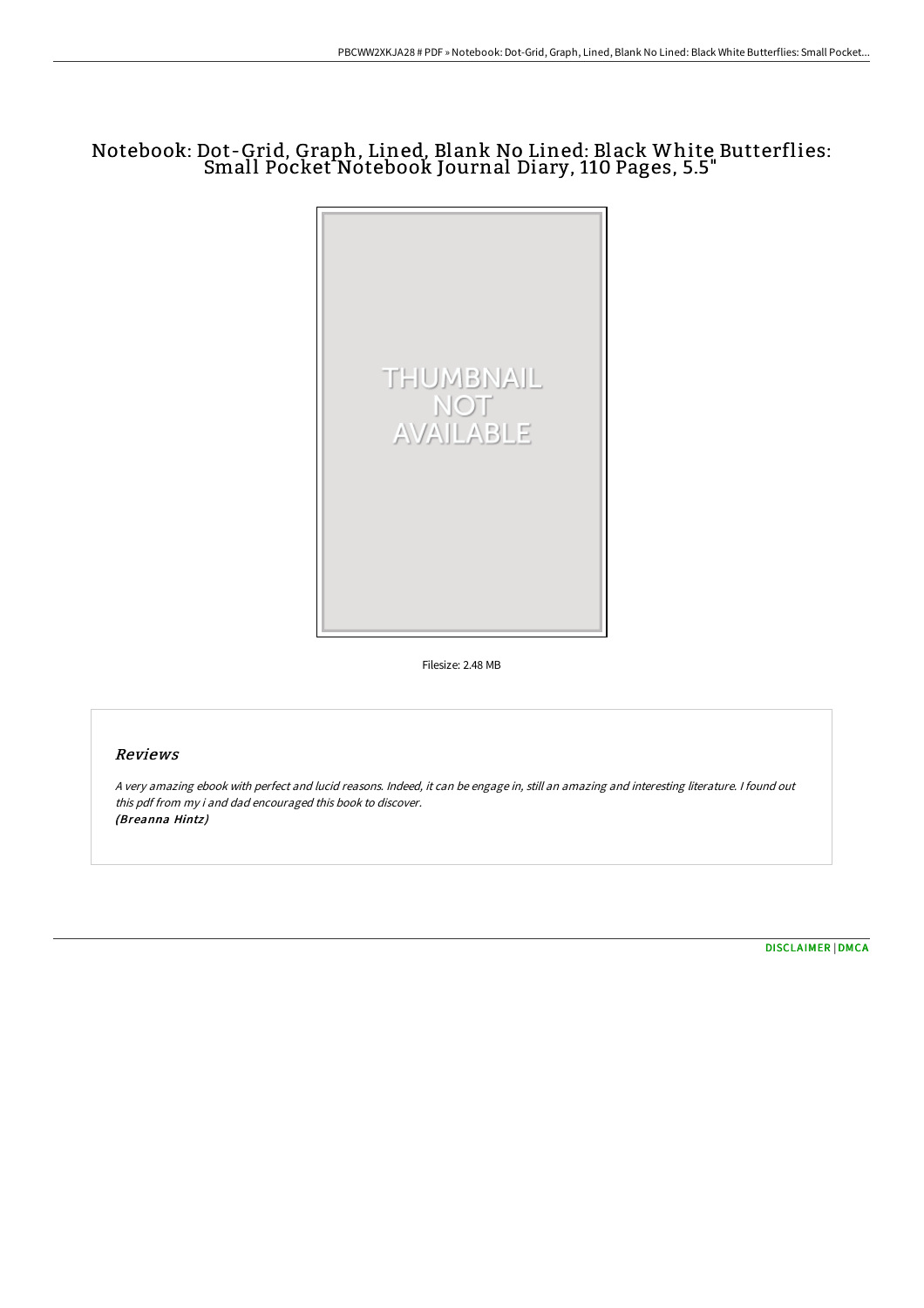### NOTEBOOK: DOT-GRID, GRAPH, LINED, BLANK NO LINED: BLACK WHITE BUTTERFLIES: SMALL POCKET NOTEBOOK JOURNAL DIARY, 110 PAGES, 5.5"



Createspace Independent Publishing Platform, 2018. PAP. Condition: New. New Book. Shipped from US within 10 to 14 business days. THIS BOOK IS PRINTED ON DEMAND. Established seller since 2000.

 $\blacksquare$ Read Notebook: Dot-Grid, Graph, Lined, Blank No Lined: Black White [Butterflies:](http://techno-pub.tech/notebook-dot-grid-graph-lined-blank-no-lined-bla-3.html) Small Pocket Notebook Journal Diary, 110 Pages, 5.5" Online

Download PDF Notebook: Dot-Grid, Graph, Lined, Blank No Lined: Black White [Butterflies:](http://techno-pub.tech/notebook-dot-grid-graph-lined-blank-no-lined-bla-3.html) Small Pocket Notebook Journal Diary, 110 Pages, 5.5"